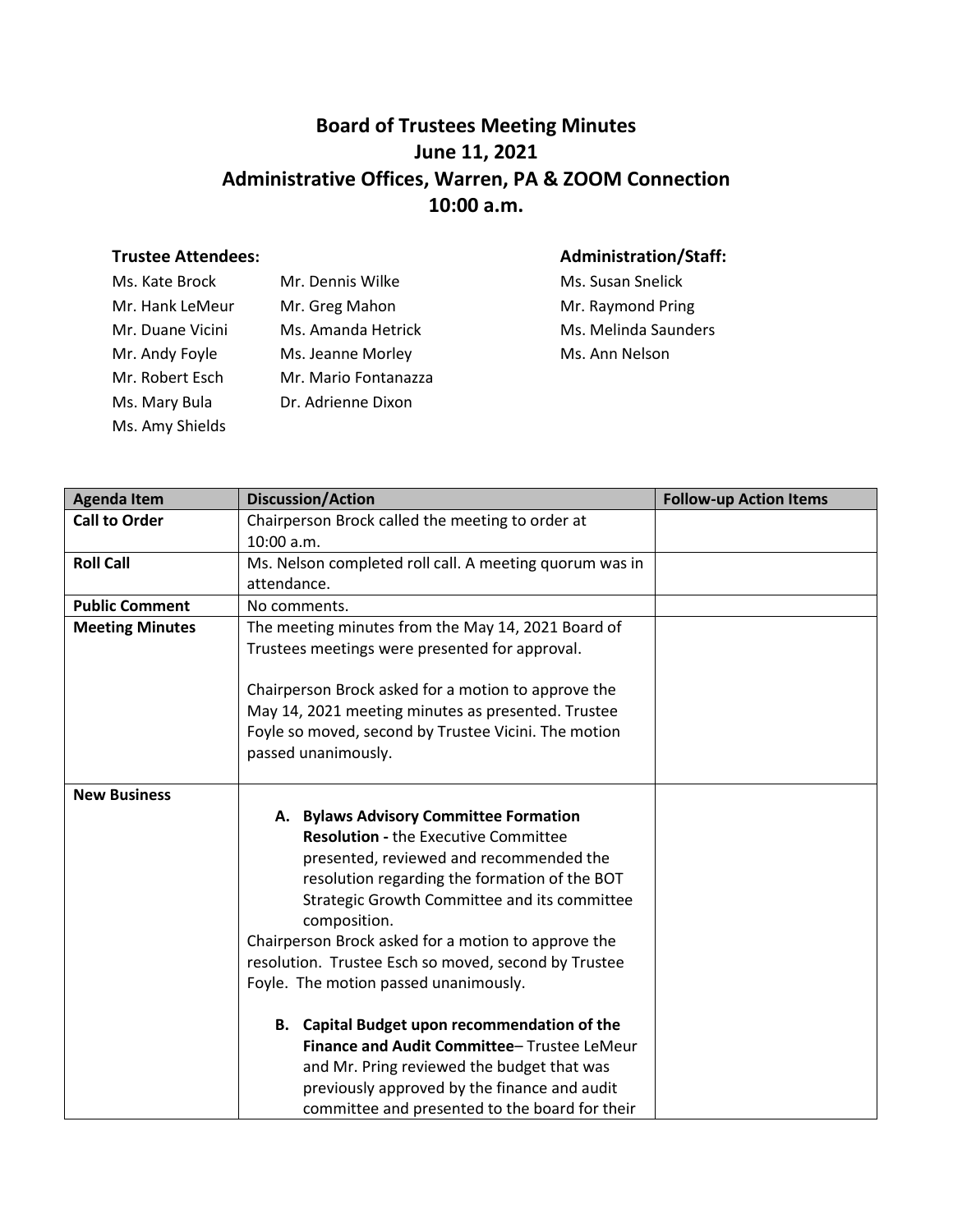|                            | approval and answered questions regarding its              |  |
|----------------------------|------------------------------------------------------------|--|
|                            | content.                                                   |  |
|                            | Chairperson Brock asked for a motion to approve the        |  |
|                            | Capital Budget. Trustee Vicini so moved, second by         |  |
|                            | Trustee Hetrick. The motion passed unanimously.            |  |
|                            | C. Fall Modality Discussion - President Snelick            |  |
|                            | shared the college's stop-gap plan for the fall            |  |
|                            | 2021 semester.                                             |  |
|                            | D. July and August BOT meeting dates -                     |  |
|                            | Chairperson Brock discussed the need for a July            |  |
|                            | board meeting this year with August as the break           |  |
|                            | month with no board meeting.                               |  |
|                            | Chairperson Brock asked for a motion to approve the        |  |
|                            | change to the board meeting calendar. Trustee Vicini so    |  |
|                            | moved, second by Trustee Foyle. The motion passed          |  |
|                            | unanimously.                                               |  |
|                            |                                                            |  |
| <b>Standing Committees</b> |                                                            |  |
| <b>Reports and</b>         |                                                            |  |
| Recommended                |                                                            |  |
| <b>Actions</b>             |                                                            |  |
|                            |                                                            |  |
| Finance & Audit            | A. Committee meeting minutes - were provided for           |  |
| Committee                  | the board's information.                                   |  |
|                            | <b>B.</b> Financial Statements - Mr. Pring reviewed the    |  |
|                            | financial information provided and                         |  |
|                            | answered/clarified questions regarding the                 |  |
|                            | documents, ending April 30, 2021.                          |  |
|                            | After review and discussion, Chairperson Brock asked for   |  |
|                            | a motion to approve the financial statements ending        |  |
|                            | April 30, 2021. Trustee LeMeur so moved, second by         |  |
|                            | Trustee Hetrick. The motion passed unanimously.            |  |
|                            | C. Facilities Update -Mr. Pring discussed recent           |  |
|                            | activities regarding the Erie and Pitt Titusville          |  |
|                            | facilities.                                                |  |
|                            |                                                            |  |
| <b>Executive Committee</b> |                                                            |  |
| <b>Executive Committee</b> | A. Meeting minutes from the committee meeting              |  |
|                            | were provided for the board's information.                 |  |
|                            | <b>B.</b> President Snelick's Draft Goals/Milestones - the |  |
|                            | executive committee worked with President                  |  |
|                            | Snelick on her goals and milestones that will be           |  |
|                            | shared at an upcoming board meeting.                       |  |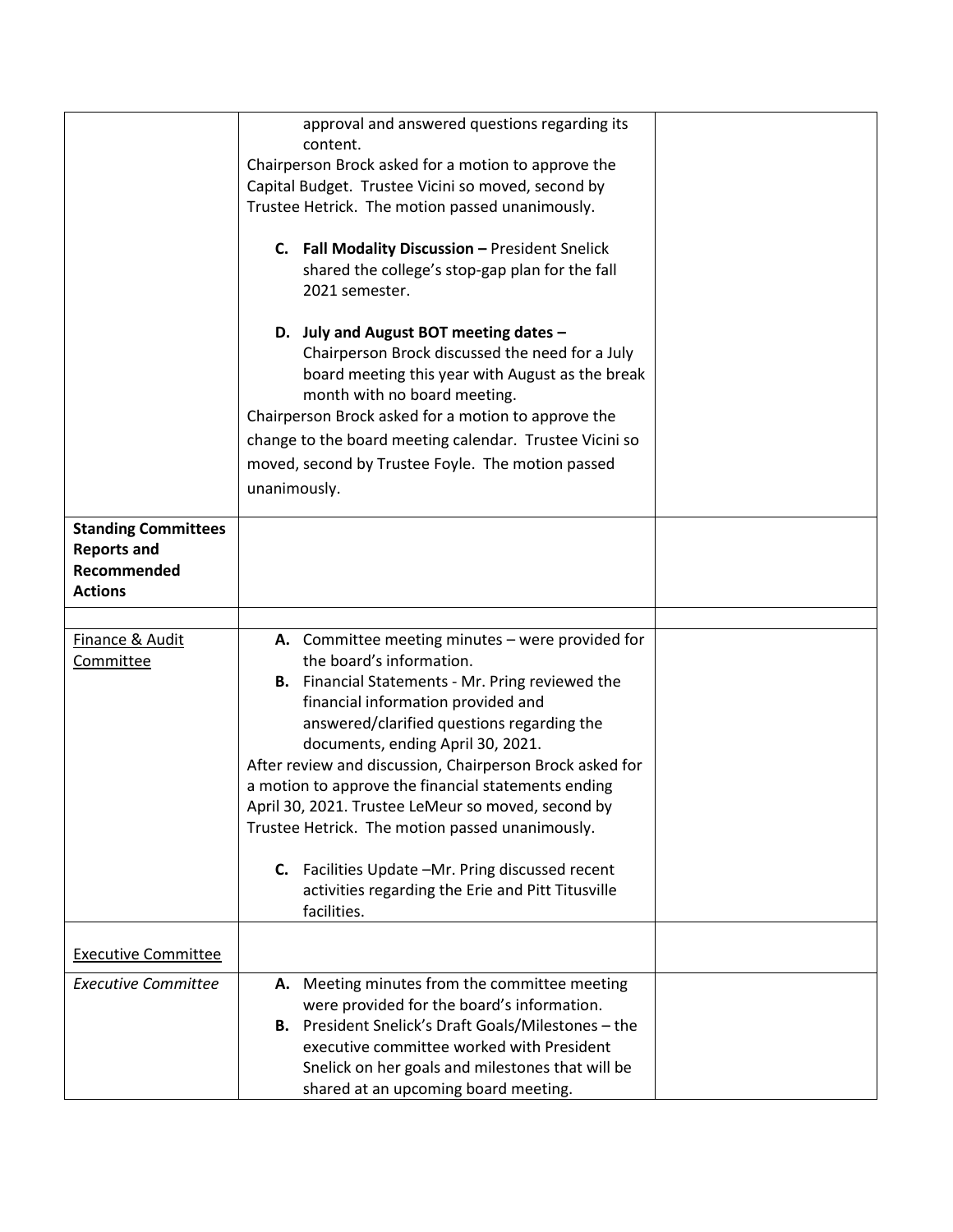| Harrisburg Update                                                                  | Trustee Mahon commented on the various activities over<br>the past month at the State Capitol.                                                                                                     |  |
|------------------------------------------------------------------------------------|----------------------------------------------------------------------------------------------------------------------------------------------------------------------------------------------------|--|
| <b>Academic Affairs</b><br>Committee                                               | No report - however the committee is planning to meet<br>prior to July BOT meeting to review and approve<br>academic policies.                                                                     |  |
| Policy Development-<br>Human Resources                                             | No report.                                                                                                                                                                                         |  |
| <b>College Advancement</b><br>Committee                                            | No report - however the committee is planning to meet<br>soon.                                                                                                                                     |  |
| PR and Marketing<br>Committee                                                      | Meeting minutes from the previous committee meeting<br>were provided for the board's information. Ms. Bula<br>reviewed and commented on the actions of the previous<br>committee meeting.          |  |
| <b>Strategic Growth</b><br>Committee                                               | Trustee Vicini commented the committee held an<br>organizational meeting and plans to hold its first<br>committee meeting over the summer months, followed<br>by quarterly, or as needed meetings. |  |
| Nominating and<br><b>Board Development</b><br>Committee                            | An update was given regarding upcoming events related<br>to this committee. The committee will be meeting in the<br>next month.                                                                    |  |
|                                                                                    |                                                                                                                                                                                                    |  |
| <b>Task Force</b><br><b>Committee Reports</b><br>and recommended<br><b>Actions</b> |                                                                                                                                                                                                    |  |
| President's Report                                                                 | President Snelick reviewed her report that was included<br>for trustee information and thanked everyone for their<br>ongoing support.                                                              |  |
| <b>IVPASA Report</b>                                                               | Interim Vice-President Melinda Saunders reviewed her<br>report and highlighted areas from the various<br>departments included within.                                                              |  |
| Erie Advisory<br>Committee Update                                                  | No report - The committee has not met, however,<br>President Snelick is planning to convene the committee<br>over the summer.                                                                      |  |
| <b>Rural Advisory</b><br>Committee Update                                          | No Report - The committee has not met, however,<br>President Snelick is planning to convene the committee<br>over the summer.                                                                      |  |
|                                                                                    |                                                                                                                                                                                                    |  |
| Adjournment                                                                        | Chairperson Brock asked for a motion to adjourn the<br>board of trustee meeting. Trustee Hetrick so moved,<br>second by Trustee Vicini. The meeting adjourned at<br>11:30 a.m.                     |  |